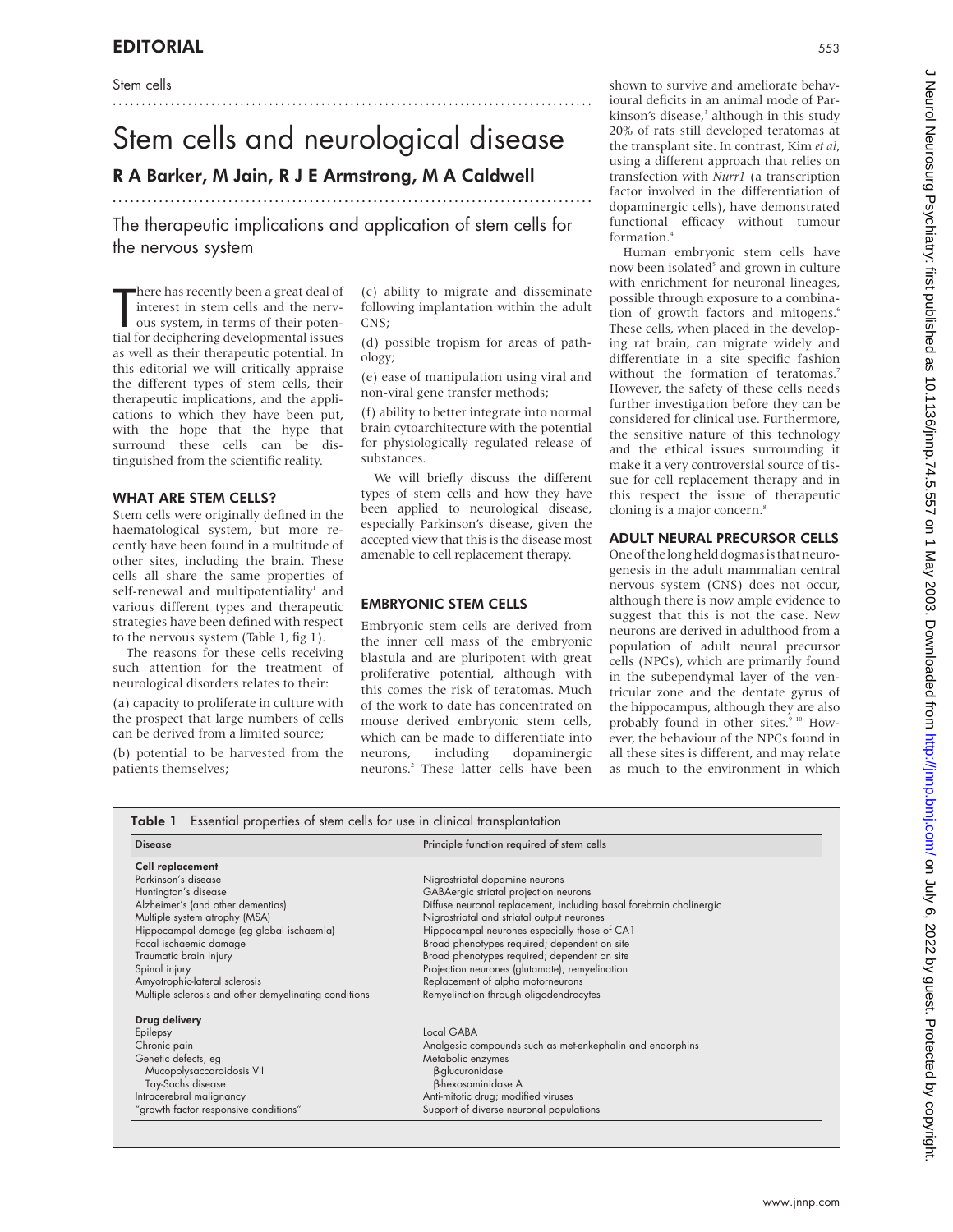

they find themselves as to their intrinsic properties. For example, nigral NPCs appear to only differentiate into astrocytes in situ or when grafted to the adult nigra, but when they are cultured in vitro or transplanted into the hippocampus they can form neurons.<sup>11</sup> The function of these newborn neurons in the adult CNS is not known but they do have the characteristics of mature neurons with appropriate neurophysiological properties and evidence of integration into neuro-

nal networks with functional synaptic

transmission and behavioural effects.<sup>12 13</sup> Although much of this work has been done in rodents there is now evidence of neurogenesis in the adult human hippocampus, $14$  with cells being grown from the adult human CNS.<sup>15</sup> Thus, the potential for autologous grafts is possible, assuming that the NPCs are not themselves involved in the disease process,<sup>16</sup> and has indeed already been attempted in one patient with Parkinson's disease.<sup>17</sup>

#### BONE MARROW AND NON-NEURAL STEM CELLS

An alternative source of autologous cells for grafting in patients with neurological disease are those derived from nonneural sources including the bone marrow, which contains a range of stem cells. This includes the haematopoietic stem cell, which when transplanted into irradiated recipients can migrate into the brain and differentiate into microglia, astrocytes, and possibly neurons.<sup>18</sup> In addition, there are mesenchymal stem cells or bone marrow stromal cells, which when engrafted into the adult

brain are capable of migration and survival and in vitro can be made to express markers of astrocytes, oligodendroglia, and neurons.<sup>19</sup>

Indeed they have even been associated with some functional benefit in a rodent model of Parkinson's disease when transfected with the dopamine synthetic enzyme tyrosine hydroxylase.<sup>20</sup> However, the robustness and efficiency of this system to produce neural cells is still poor, as is its widespread applicability to other types of non-neural stem cells. There is some evidence from cDNA microarray analysis that different stem cells may in fact have similar phenotypic potential irrespective of origin<sup>21-23</sup> and, therefore, it is theoretically possible that stem cells derived from non-neural systems may be used for neural cell therapy through a transdifferentiation process. However, there have been recent concerns that such a process may be a result of cell fusion—namely adult somatic cells can appear to gain differentiation potential by fusion with less differentiated cells.<sup>24</sup> <sup>25</sup>

#### EMBRYONIC NEURAL STEM CELLS (NSCs)

Most of the work on stem cells and the CNS refers to NSCs that are derived from the neuroepithelium of the developing embryo. These cells respond in vitro to mitogens such as epidermal growth factor (EGF) and fibroblast growth factor (FGF2), and it is possible to expand cells from any region of the brain.<sup>26 27</sup> As development progresses to adulthood there is considerable debate over the origin of NSCs, with recent suggestions that

#### <sup>554</sup> EDITORIAL

these cells may also originate from glia.28 Radial glia have classically been considered to be "scaffolding" cells along which cortical neuroblasts migrate to reach their final destination, after which they differentiate into astrocytes. However, recent in vitro and in situ studies suggest that the radial glial cells may be responsible for the production of newborn neurons, as well as their guidance to their final destinations within the cortex.<sup>29</sup> The exact relationship of this cell type to the NSCs derived from the neuroepithelium is yet to be elucidated, although it is possible that as developmental time increases, stem cells have either neuroepithelial, radial glial, or finally astroglial characteristics, which all share the characteristic of nestin expression.<sup>28</sup>

The isolation of these cells is complicated because their culturing inevitably leads to a mixed population of progenitor and stem cells, which can better be described as expanded neural precursors (ENPs). In addition, the proliferation of ENPs in culture is not indefinite because there appears to be a set number of population doublings—the so-called "Hayflick limit", equivalent to approximately 50 population doublings $30$  after which non-transformed cells enter replicative senescence and stop dividing. This effect seems to be species dependent, and although greater for human than rodent ENPs, obviously has important implications for their clinical application. Attempts to circumvent this problem with human cells has employed either a modification of the culture technique $31$  or the use of transducing vectors encoding an immortalising oncogene.32 These genetic manipulations may alter the behaviour of these cells even without tumorigenesis, and thus extrapolation of results from such cells to those found in the developing and adult CNS must be carried out with caution.

For ENPs to be of clinical value, they not only need to be propagated long term in culture, but must be able to differentiate appropriately, which is influenced both by intrinsic and external factors, such as the culture conditions.<sup>33</sup> This having been said, neurons differentiating from growth factor responsive ENPs are typically GABAergic in phenotype, irrespective of species or region from which the cells were harvested in the embryo.<sup>34</sup> So for most disorders, especially Parkinson's disease, it will be necessary to switch or regulate their fate and a number of factors and methods have been suggested for the generation of dopaminergic neurons based on factors known to be important in their normal development (see also embryonic stem cell section; see figure 2).

Exposure of ENPs to sonic hedgehog  $(Shh)^{36}$  or transcription factors, including *nurr1*, <sup>37</sup> has been shown to increase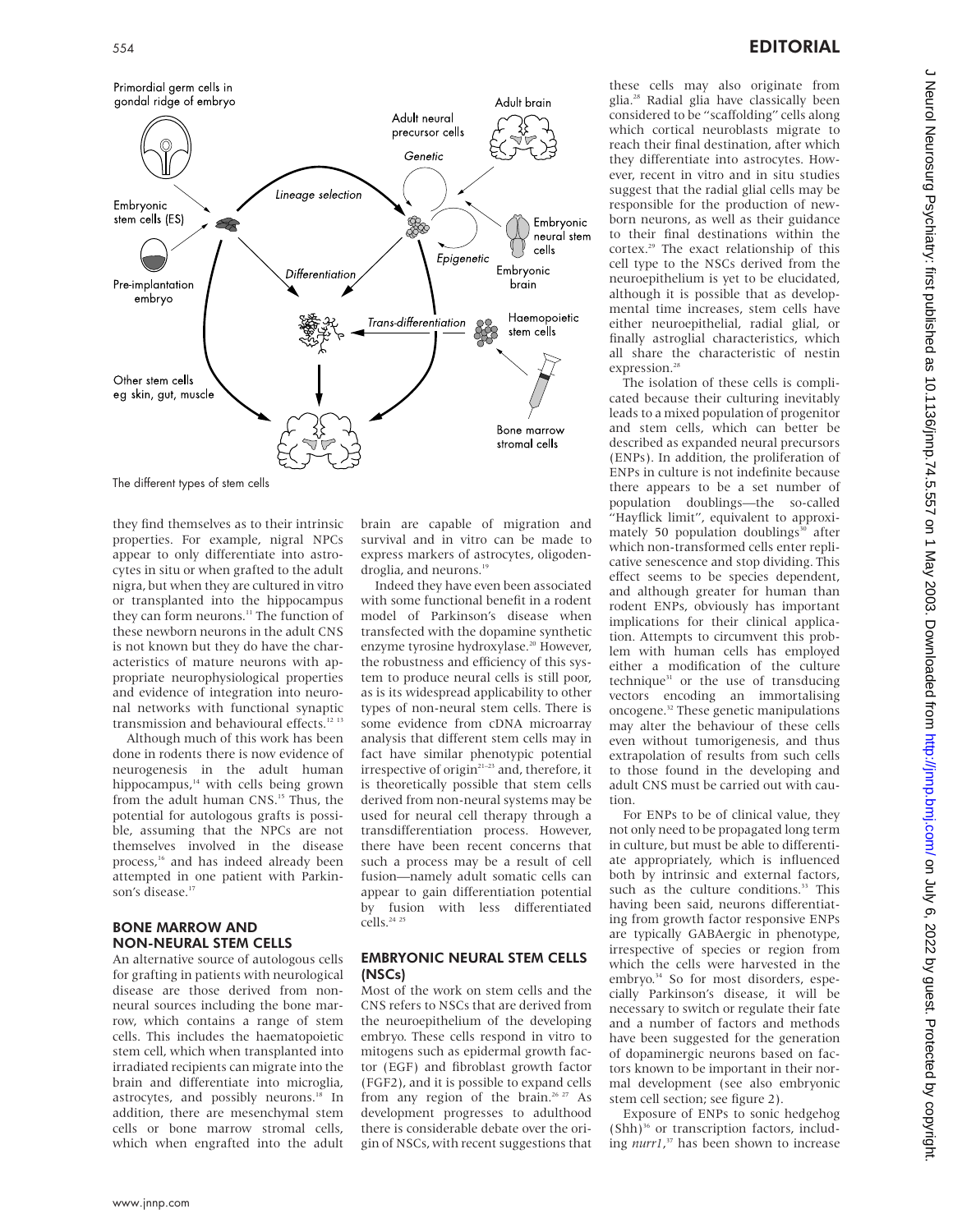

Development of midbrain dopamine (DA) neurons. Initial specification requires the patterning information that is provided by sonic hedgehog (shh) and fibroblast growth factor 8 (FGF8). The Lmx1b and nurr1 transcription factors are essential for different aspects of DA differentiation. The ptx3 transcription factor and the retinoid synthesising enzyme Aldh1 are specific markers of developing DA neurons in the ventral midbrain, but their roles are still largely unknown. Adapted from Goridis & Rohrer, 2002.<sup>35</sup>

the yield of dopaminergic neurons obtained from these cells, although not all cell types respond to such stimulation, for example hNT neurons.<sup>38</sup> <sup>39</sup> However, in most cases only small numbers of such neurons emerge from these manipulations, and thus the search continues for a reliable culture method to obtain sufficient numbers of dopaminergic neurons.

#### TRANSPLANTATION OF NEURAL STEM CELLS FOR THE TREATMENT OF NEUROLOGICAL DISEASE

The behaviour of embryonic NSCs following transplantation varies depending on the source of cell and animal model. In the case of human ENPs and the intact adult brain, it has been shown that they are able to generate neurons in vivo in regions of active neurogenesis such as the SVZ and hippocampus,<sup>40</sup> but not when placed in non-neurogenic areas such as the striatum.<sup>41</sup> The situation may be different in the diseased or damaged CNS (see table 1).

#### Parkinson's disease

Early transplant studies using human ENPs showed some survival and dopaminergic differentiation, but the numbers were low.42 This may relate to

#### Essential properties of stem cells for use in clinical transplantation

- Capable of clonal propagation in vitro to ensure homogeneity
- Genetic stability at high passage
- Integration within the host brain following transplantation
- Connectivity within host circuits
- Migration and engraftment at sites of damage
- Correct differentiation into appropriate neural cell types
- Functional benefits
- Lack of side effects

the fact that in vitro, NPCs derived from the developing ventral mesencephalon lose the ability to spontaneously differentiate into dopaminergic cells after only a few divisions.<sup>43</sup>

Thus, "pre-differentiation" of the ENPs prior to implantation would seem logical and this approach has been adopted with some success by Studer and colleagues.<sup>44</sup> An alternative approach has been to employ ex vivo genetic techniques to modify cells prior to implantation to express tyrosine hydroxylase, which again has met with some success.<sup>45</sup>

#### Huntington's disease

Transplantation repair in Huntington's disease provides different challenges for ENPs, in that the transplanted cells must homotypically reconstruct circuitry. To date, studies using NSCs in this disorder are limited but there is some evidence of appropriate neuronal differentiation with human NSCs,<sup>46</sup> although the functional efficacy and connectivity of these cells in repairing the brain has not been demonstrated.

#### Cerebral ischaemia

Cell replacement therapy for ischaemic injury has experimentally shown some promise. For example, transplantation of the MHP36 line (ReNeuron holdings) has been reported to ameliorate cognitive deficits in rodent models of ischaemia.<sup>47</sup> However, the applicability of these findings to ENPs in general is uncertain because other similarly derived multipotential cell lines do not show such an ability.<sup>48</sup> hNT neurons derived from a human teratocarcinoma cell line have also been shown to alleviate motor and behavioural deficits in animal models of ischaemia,<sup>49</sup> although it is hard to attribute the functional recovery to circuit reconstruction given the histological findings.<sup>50</sup> Nevertheless, some investigators have deemed this to be sufficient data to move to a clinical trial in patients with basal

ganglia stroke and resultant motor deficits. Reassuringly, there has been no evidence for tumorigenesis or other adverse effects in the 12 patients who have been reported in the phase I study, although preliminary functional and imaging data are difficult to interpret because of the lack of an adequate control group. $51$ There is, however, at least some evidence of cell survival based on postmortem data 27 months post-transplantation.<sup>52</sup>

#### Demyelinating diseases

ENPs are also being considered to replace glial cells that have been lost to demyelinating or dysmyelinating disease. Animal models of global hypomyelination (eg the shiverer (Shi) mouse) have been used to examine the ability of transplanted ENPs to myelinate axons. Oligodendrocytes constitute a very small component of the differentiated cells that emerge spontaneously in vitro from both EGF/FGF-2-expanded  $ENPs<sup>27</sup>$  and most of the genetically immortalised stem cell lines.<sup>53</sup> However, when such cells are transplanted into the myelin deficient environment, an increase in oligodendroglial differentiation has been reported, which is associated with some myelination and in some cases a degree of functional recovery.<sup>53</sup>

#### APPLICATIONS OF NSCs AS VECTORS FOR THE DELIVERY OF BIOLOGICALLY ACTIVE SUBSTANCES

In addition to their potential to directly replace cells lost to disease and thereby reconstruct the CNS, NSCs might also serve a role as efficient and flexible vectors for the sustained, local delivery of neuroactive compounds to the brain—eg neurotrophic factors for neuroprotection, or to replace proteins lost because of single gene defects. In most envisioned scenarios this would involve genetically engineering the NSCs to direct, and regulate, the expression of therapeutic gene products (ex vivo gene therapy).

#### Treatment of genetic disorders

The aetiology of a number of rare, but devastating, inherited neurological conditions can be fully attributed to the loss of function of a single gene that encodes for a metabolically or developmentally critical enzyme. The ability of stem cells to deliver functional enzymes diffusely in such neurogenetic degenerative conditions has been explored in some prototypical animal models such as that for mucopolysaccharidosis type VII (MPS VII, Morquio).<sup>55</sup>

#### Neurotrophins and cytokines for neuroprotection

The understanding that the differentiation and survival of neurons in development is dependent on them receiving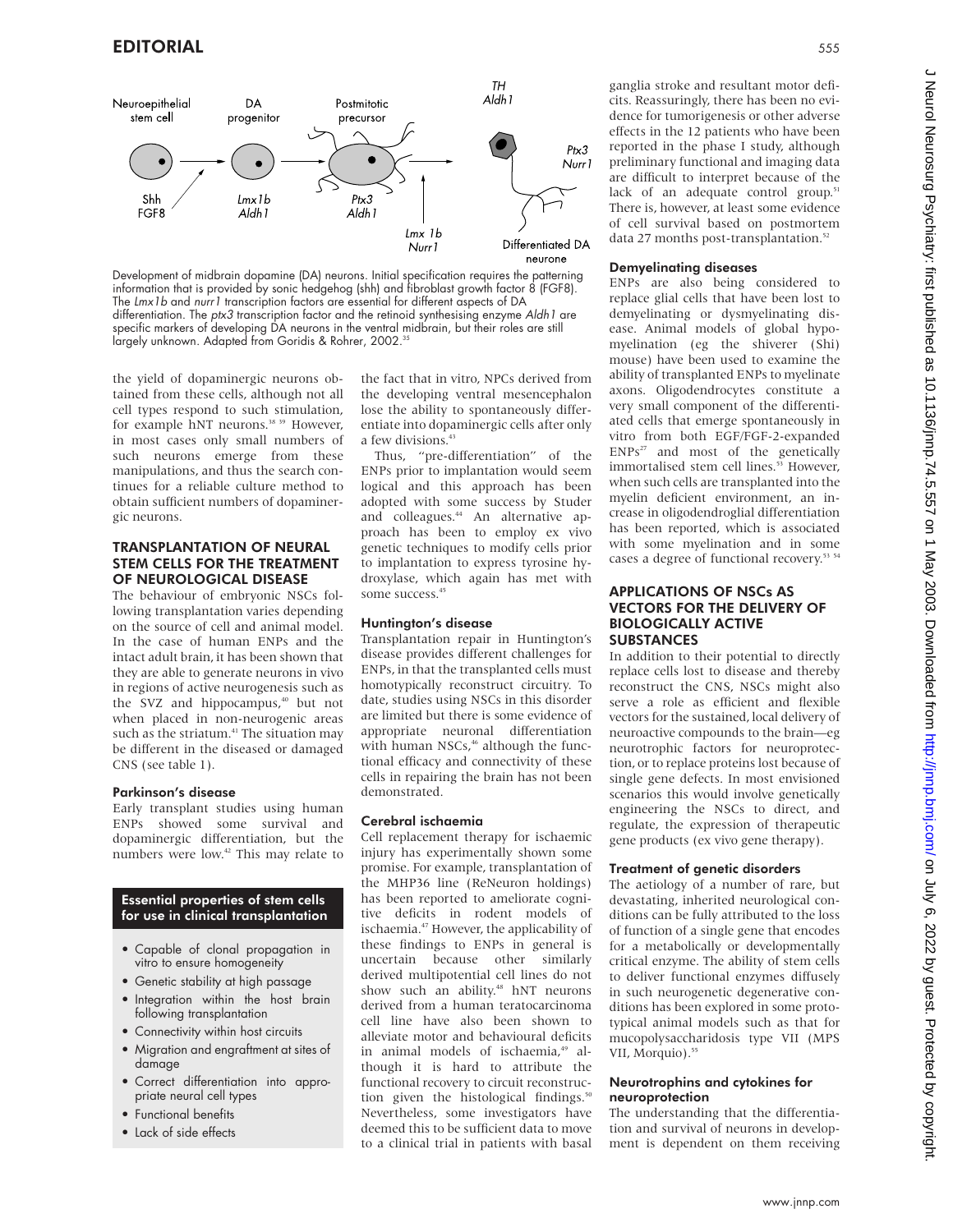adequate and specific trophic support has meant that a number of cell delivery systems have been examined, including NSCs. Such a delivery strategy is attractive compared to a viral vector based delivery system because the host brain is not genetically manipulated, preventing insertional mutagenesis and preserving the function of neurons in the host. In addition, NSCs can be fully characterised such that the level of production of the growth factor can be standardised, and, finally, extra safety features could be incorporated, such as a "suicide cassette", which would allow for elimination of cells should it be necessary.<sup>56</sup>

#### Chemotherapeutic agents

Obtaining adequate local concentrations of cytotoxic drugs impedes the chemotherapy of primary brain tumours. Based on their previous work indicating that the C17.2 NSC line was highly migratory in the adult brain, Snyder and colleagues retrovirally transfected this cell line to express the anti-mitotic compound cytosine deaminase. These cells were implanted into animals with experimentally induced gliomas and appeared to migrate preferentially towards the tumours, which decreased in size.<sup>57</sup> In a similar vein, the same group has recently reported a method by which the migratory ability of this line can be harnessed as a "Trojan horse" to deliver therapeutic viruses to intracerebral tumours.<sup>58 59</sup> Although such results require confirmation and more characterisation, they suggest that certain ENPs may show a tropism for areas of pathology and may be of use in chemotherapy.

#### Drug discovery and therapeutics

Finally, stem cells are an attractive option for commercial organisations interested in drug discovery.<sup>36</sup>

#### **CONCLUSION**

Stem cells are emerging as one of the most exciting new areas of neuroscience, not only in terms of revealing insights into normal development, but also as a therapeutic agent for a range of neurological diseases. In both of these aspects, they will impinge on neurological practice by providing insights into mechanisms of disease as well as curative cell therapies. However, the development of such approaches requires patience and any translation from the laboratory to the clinic must be undertaken slowly and based on sound experimental data. A failure to do so will not only undermine those involved in this type of research, but will prematurely dash the hopes of many patients and their neurologists.

#### ACKNOWLEDGEMENTS

The authors' own works are supported by the MRC, PDS, Royal Society and Merck Sharp, and

Dohme. We apologise to all those whose work has not been cited because of space constraints.

J Neurol Neurosurg Psychiatry 2003;74:553– 557

.....................

#### Authors' affiliations

R A Barker, M Jain, R J E Armstrong, M A Caldwell, Cambridge Centre for Brain Repair, Forvie Site, Robinson Way, Cambridge CB2 2PY, UK

Correspondence to: R A Barker; rab46@cus.cam.ac.uk

#### REFERENCES

- 1 Gage FH, Ray J, Fisher LJ. Isolation, characterization, and use of stem cells from the CNS. Annu Rev Neurosci 1995;18:159–92.
- 2 Lee SH, Lumelsky N, Studer L, et al. Efficient generation of midbrain and hindbrain neurons from mouse embryonic stem cells. Nat Biotechnol 2000;18:675–9.
- 3 Bjorklund LM, Sanchez-Pernaute R, Chung S, et al. Embryonic stem cells develop into functional dopaminergic neurons after transplantation in a Parkinson rat model. Proc Natl Acad Sci USA 2002;99:2344–9.
- 4 Kim JH, Auerbach JM, Rodriguez-Gomez JA, et al. Dopamine neurons derived from embryonic stem cells function in an animal model of Parkinson's disease. Nature 2002;418:50–6.
- 5 Thomson JA, Itskovitz-Eldor J, Shapiro SS, et al. Embryonic stem cell lines derived from human blastocysts. Science 1998;282:1145-7.
- 6 Carpenter MK, Inokuma MS, Denham J, et al. Enrichment of neurons and neural precursors from human embryonic stem cells. Exp Neurol 2001;172:383–97.
- 7 Zhang SC, Wernig M, Duncan ID, et al. In vitro differentiation of transplantable neural precursors from human embryonic stem cells. Nat Biotechnol 2001;19:1129–33.
- 8 Wakayama T, Tabar V, Rodriguez I, et al. Differentiation of embryonic stem cell lines generated from adult somatic cells by nuclear transfer. Science 2001;292:740–3.
- 9 Gage FH. Neurogenesis in the adult brain. J Neurosci 2002;22:612–3.
- 10 Gould E, Reeves AJ, Graziano MS, et al. Neurogenesis in the neocortex of adult primates. Science 1999;286:548–52.
- 11 Lie DC, Dziewczapolski G, Willhoite AR, et al. The adult substantia nigra contains progenitor cells with neurogenic potential. J Neurosci 2002;22:6639–49.
- 12 Song HJ, Stevens CF, Gage FH. Neural stem cells from adult hippocampus develop essential properties of functional CNS neurons. Nat Neurosci 2002;5:438–45.
- 13 Shors TJ, Miesegaes G, Beylin A, et al. Neurogenesis in the adult is involved in the formation of trace memories. Nature 2001;410:372–6.
- 14 Eriksson PS, Perfilieva E, Bjork-Eriksson T, et al. Neurogenesis in the adult human hippocampus. Nat Med 1998;4:1313-7
- 15 Palmer TD, Schwartz PH, Taupin P, et al. Cell culture progenitor cells from human brain after death. Nature 2001;411:42–3.
- 16 Armstrong RJ, Barker RA. Neurodegeneration: a failure of neuroregeneration? Lancet 2001; 358:1174–6.
- 17 Levesque MF, Neuman T. Autologous transplantation of differentiated dopaminergic neurons for Parkinson's disease: long term post-operative, clinical and functional metabolic results. Exp Neurol 2002;175(2): 425.
- 18 Mezey E, Chandross KJ. Bone marrow: a possible alternative source of cells in the adult nervous system. *Eur J Pharmacol*<br>2000;**405**:297–302.
- 19 Priller J, Persons DA, Klett FF, et al. Neogenesis of cerebellar Purkinje neurons from gene-marked bone marrow cells in vivo. J Cell Biol 2001;155:733–8.
- 20 Schwarz EJ, Alexander GM, Prockop DJ, et al. Multipotential marrow stromal cells transduced to produce L-DOPA: engraftment in a rat model of Parkinson disease. *Hum Gene*<br>Ther 1999;**10**:2539–49.
- 21 Terskikh AV, Easterday MC, Li L, et al. From hematopoiesis to neuropoiesis: evidence of overlapping genetic programs. *Proc Natl*<br>Acad Sci USA 2001;**98**:7934–9.
- 22 Ramalho-Santos M, Yoon S, Matsuzaki Y, et al. "Stemness": transcriptional profiling of embryonic and adult stem cells. Science 2002;298:597–600.
- 23 Ivanova NB, Dimos JT, Schaniel C, et al. A stem cell molecular signature. Science<br>2002:298:601-4
- 2002;**298**:601–4.<br>
24 **Terada N**, Hamazaki T, Oka M, et al. Bone<br>
marrow cells adopt the phenotype of other<br>
cells by spontaneous cell fusion. Nature<br>
2002;4**16**:542–5.
- 25 Ying QL, Nichols J, Evans EP, et al. Changing potency by spontaneous fusion. Nature 2002;416:545–8.
- 26 Hitoshi S, Tropepe V, Ekker M, et al. Neural stem cell lineages are regionally specified, but not committed, within distinct compartments of the developing brain. Development 2002;**129**:233–44.
- 27 Ostenfeld T, Joly E, Tai YT, et al. Regional specification of rodent and human neurospheres. *Brain Res Dev Brain Res*<br>2002;**134**:43–55.
- 28 Alvarez-Buylla A, Garcia-Verdugo JM, Tramontin AD. A unified hypothesis on the lineage of neural stem cells. Nat Rev Neurosci 2001;2:287–93.
- 29 Noctor SC, Flint AC, Weissman TA, et al. Dividing precursor cells of the embryonic cortical ventricular zone have morphological and molecular characteristics of radial glia. J Neurosci 2002;22:3161–73.
- 30 Hayflick L. Mortality and immortality at the cellular level. A review. Biochemistry (Mosc.) 1997;62:1180–90.
- 31 Svendsen CN, ter Borg MG, Armstrong RJ, et al. A new method for the rapid and long term growth of human neural precursor cells. J Neurosci Methods 1998;85:141–52.
- 32 Villa A, Rubio FJ, Navarro B, et al. Human neural stem cells in vitro. A focus on their isolation and perpetuation. Biomed Pharmacother 2001;55:91–5.
- 33 Caldwell MA, He X, Wilkie N, et al. Growth factors regulate the survival and fate of cells derived from human neurospheres. Nat Biotechnol 2001;19:475-9.
- 34 Jain M, Armstrong RJ, Tyers P, et al. The predominant neurochemical phenotype of neurons derived from expanded human neural precursor cells in vitro is GABA. Exp Neurol 2003;in press.
- 35 Goridis C, Rohrer H. Specification of catecholaminergic and serotonergic neurons. Nat Rev Neurosci 2002;3:531–541.
- 36 Matsuura N, Lie DC, Hoshimaru M, et al. Sonic hedgehog facilitates dopamine differentiation in the presence of a mesencephalic glial cell line. *J Neurosci*<br>2001;**21**:4326–35.
- 37 Wagner J, Akerud P, Castro DS, et al. Induction of a midbrain dopaminergic phenotype in Nurr1-overexpressing neural<br>stem cells by type 1 astrocytes. *Nat Biotechnol*<br>1999;**17**:653–9.
- 38 Stull ND, lacovitti L. Sonic hedgehog and FGF8: inadequate signals for the differentiation of a dopamine phenotype in mouse and human neurons in culture. Exp Neurol 2001;169:36–43.
- 39 Armstrong RJ, Jain M, Barker RA. Stem cell transplantation as an approach to brain repair. Expert Opin Ther Patents 2001;11:1563–82.
- 40 Englund U, Bjorklund A, Wictorin K. Migration patterns and phenotypic differentiation of long-term expanded human neural progenitor cells after transplantation into the adult rat brain. Brain Res Dev Brain Res 2002;134:123–41.
- 41 Rubio FJ, Bueno C, Villa A, et al. Genetically perpetuated human neural stem cells engraft and differentiate into the adult mammalian brain. Mol Cell Neurosci 2000;16:1–13.